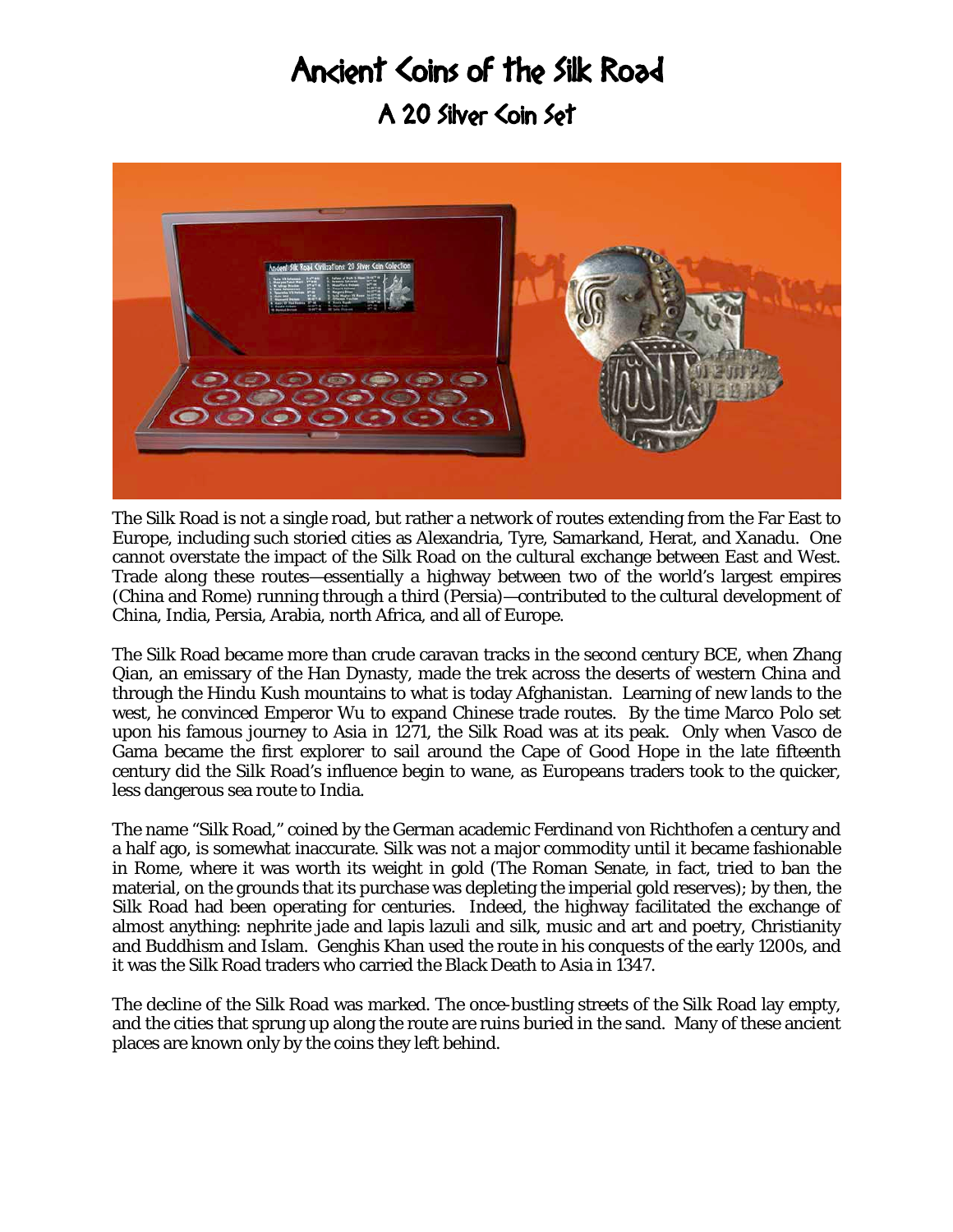

Gandharan symbol w/ dot | Rev: Blank

*Coin image is for illustration purpose, and not true to scale. Coin grade may vary somewhat from image in this collection.*



**2. India, 4-1st BCE Mauryan Empire silver karashapana** W: 2.94 g |D: 12-17.8 mm |Obv: Impressions of various symbols and or animals | Rev: Minute punchmarks

*Coin image is for illustration purpose, and not true to scale. Coin grade may vary somewhat from image in this collection.*

India developed some of the world's earliest coins sometime around 600 BCE. The coins were made by taking a flat, though often irregularly shaped, piece of silver, cutting it to the proper weight, then applying a series of punches to the front of it, indicating where and when it was made. The punches covered a wide variety of symbols. As the coin circulated, additional punches were sometimes put on the back, verifying the weight and fineness of the coin. Gandhāra was one of the major ancient Indian Kingdoms (Mahajanapadas) in Central Asia, located mainly in the vale of Peshawar, the Potohar plateau, and north of the Kabul River. These satamana fractions were not the earliest silver satamanas, but some probably entered circulation around 500 BCE.

Issued initially by merchant guilds and later by states, the coins represented a currency belonging to a period of intensive trade activity and urban development. They are broadly classified into two periods: the first period (attributed to the Janapadas or small local states) and the second period (attributed to the Imperial Mauryan period). The motifs found on these coins were mostly drawn from nature. The six most common punch marks are: elephants, hills, trees, the sun, geometric shapes, and flowers.





The rulers of the swath of western India comprising modern-day Gujarat, Saurashtra, and Malwa during the early centuries CE are collectively called the Western Ksatrapas— Satraps, as they are today known. The term *ksatrapas* derives from ancient Persian and means "protector of the land." Although there is some evidence that the Satraps were vassals to the Kushan Empire, their neighbor to the north, they were independent enough to strike their own coins. The long reign of these leaders of Persian descent was marked by numerous dated coin issues, each bearing a likeness of the ruler and information about his predecessor, which provide a historical context for the Satraps.

238 CE is known in Roman history as the Year of the Six Emperors. In that chaotic 12-month span, the popular father-and-son co-emperors Gordian I and Gordian II were assassinated by a usurper, Maximinus Thrax, who was every bit the villain his name suggests. The Roman Senate, in an attempt to thwart Thrax, installed two of its own members, Balbinus and Pupienus, as co-emperors. This move did not sit well with the Roman public, which erupted into rioting. To quell the unrest, the Senate named Gordian III, the 13-year-old grandson and nephew of his two respective namesakes, as Caesar and imperial heir. The boy Emperor proved up to the task, ruling for five-and-a-half generally stable years.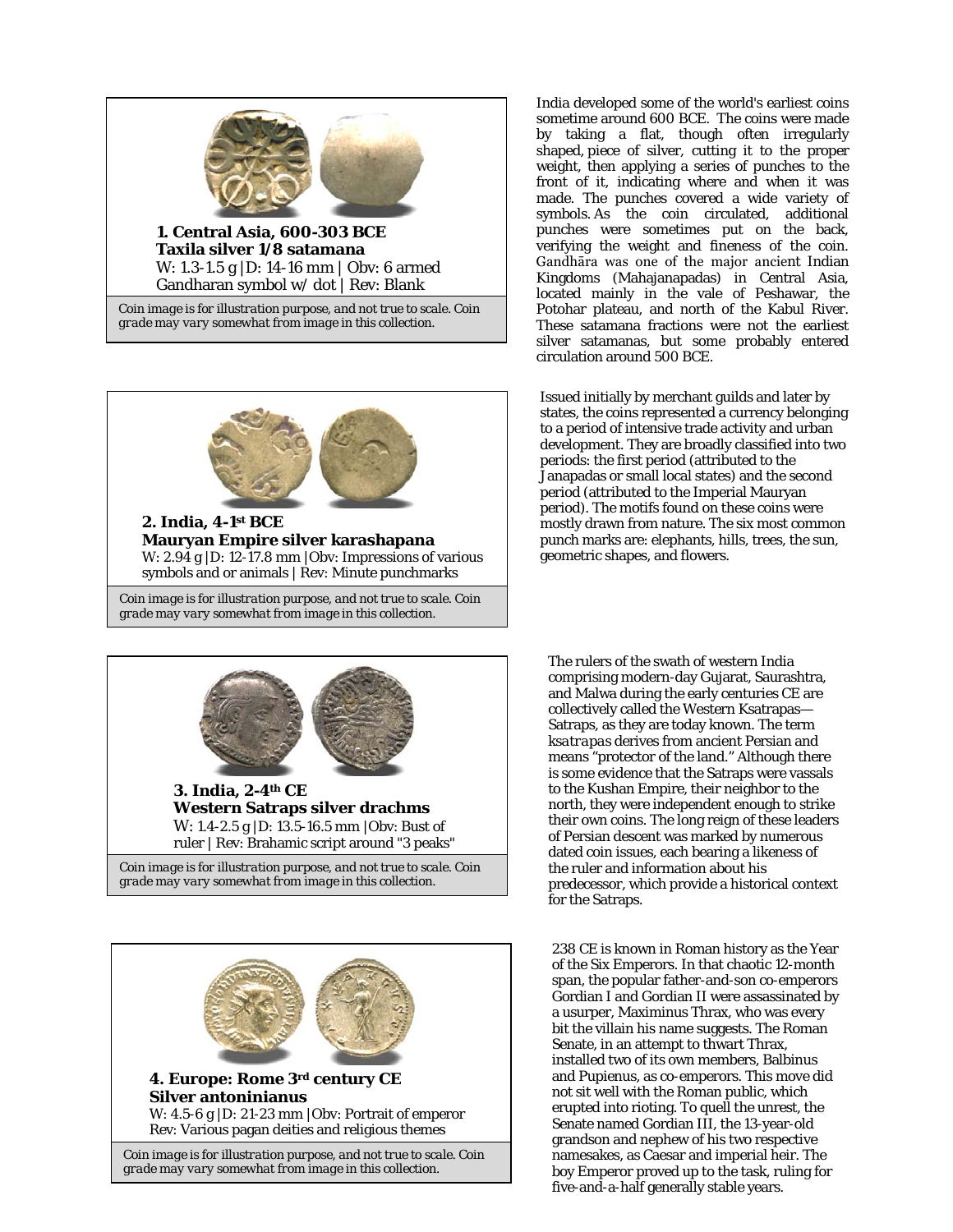

*Coin image is for illustration purpose, and not true to scale. Coin grade may vary somewhat from image in this collection.*



*Coin image is for illustration purpose, and not true to scale. Coin grade may vary somewhat from image in this collection.*



Tabaristan, the area on the southern coast of the Caspian Sea in today's Iran, is named for the *tabar*, the swords the inhabitants were famous for. It was one of the last parts of the former Persian Empire to convert to Islam. Farrukhan the Great repulsed the Turks in the 8th century, extending the borders of Tabaristan into eastern Turkmenistan. These large silver coins feature the crowned bust of the governor on the obverse; on the reverse is a fire altar, an imitation of an earlier Persian coin.

By the eighth century, the mountainous region of Central Asia comprising the eastern parts of Afghanistan and Pakistan and northwest India was ruled by a succession of kings called the Hindu Shahi, who would hold power for 150 years. It was the Hindu Shahi kings who first minted these silver coins—a simple and elegant representation of the diversity of the region. On one side is the horseman—an iconic image found on coins of the region spanning numerous dynasties dating back to the ancient Greeks; on the reverse, the bull that is so sacred to the Hindus. Although Muslims and Hindus clashed for centuries over these lands, they agreed on one point: this is a beautiful coin, perfectly capturing the history and diversity of the region.

A former Turkish slave founded the Ghaznavid Kingdom, which ruled Pakistan for over two hundred years. In 998 CE Mahmud, the son of the slave became sultan of a small area around the city of Ghazni in central Afghanistan. Mahmud greatly expanded the kingdom, taking large chunks of territory from the Samanids, as well as conquering parts of India. He spread Islam throughout Afghanistan and introduced it into India, thus bringing the seeds of a conflict that still rages today. Because of the strict prohibition on graven images in Islam, these coins have no portrait, but feature elaborate inscriptions on both sides.



The Amirs of Sind were governors of the region of Sind which encompassed part of present-day Pakistan. They owed allegiance to rulers of the great Islamic Empire of the 9th and 10th centuries, but because Sind was the most distant Muslim territory, far from the ruling caliph in the capital of Baghdad, the Amirs governed with virtual autonomy. The denomination of the silver, traditionally described vaguely as a "fractional dirham," has lately been identified by Robert Tye as a damma, a traditional western Indian coin of about half a gram previously used by the Gurjuras, Pratiharas and other medieval Hindus.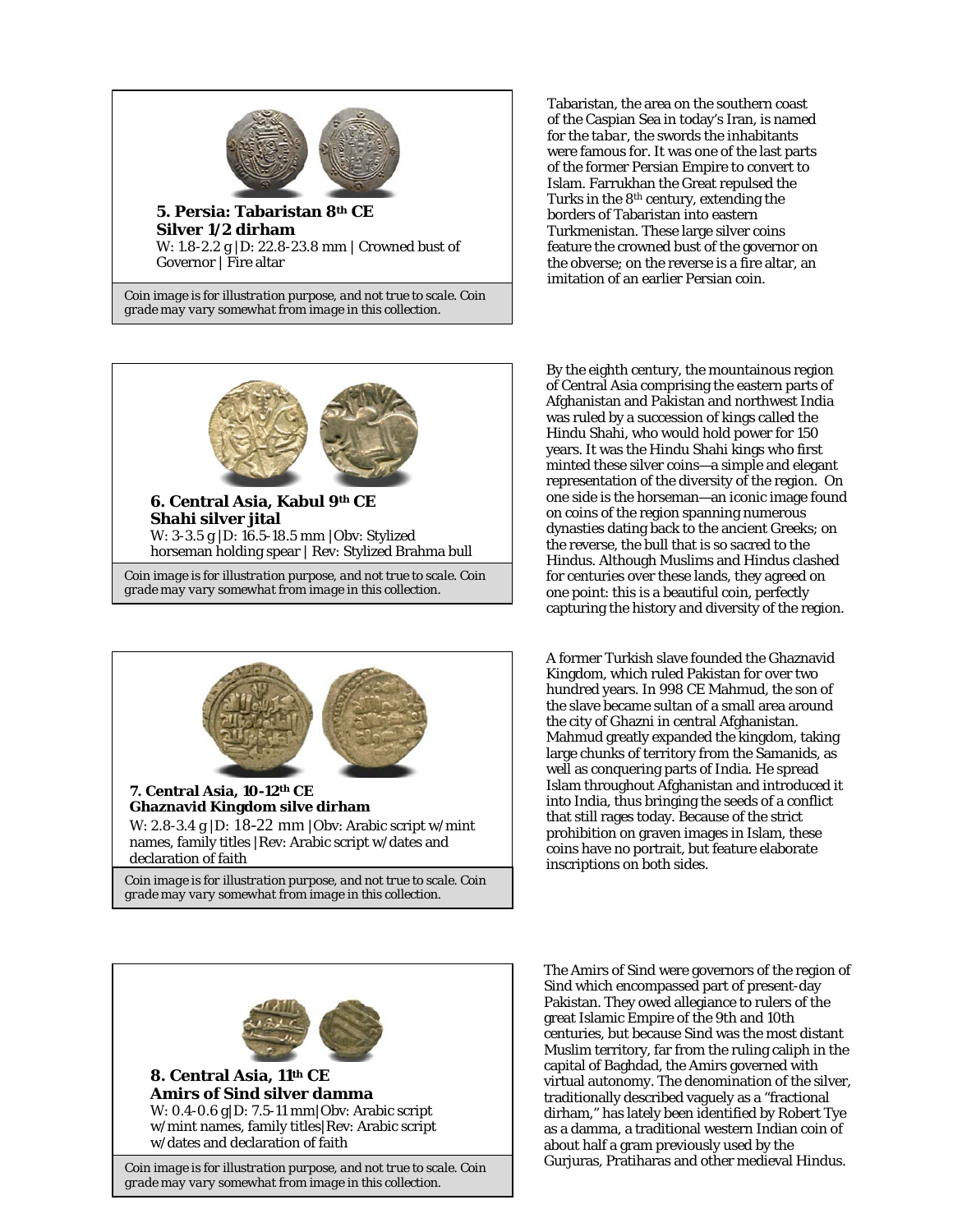

**Rasulid Dynasty silver dirham** W: 1.7-1.9 g |D: 24.5-25.5 mm |Obv: Arabic script w/mint names, family titles|Rev: Arabic script w/dates and declaration of faith

*Coin image is for illustration purpose, and not true to scale. Coin grade may vary somewhat from image in this collection.*



**10. Egypt, 13-15th CE Mamluk silver fractional dirham** W: 0.4-1.4 g |D: 12-19.5 mm |Obv: Arabic script w/mint names, family titles|Rev: Arabic script w/dates and declaration of faith

*Coin image is for illustration purpose, and not true to scale. Coin grade may vary somewhat from image in this collection.*





Descended from Rasul, a Turkmen Oghuz chieftain, the Rasulids was a Sunni Muslim dynasty that ruled Yemen from 1229-1454. The Rasulid era comprises a Golden Age in Yemen's history, which is often marred by political and religious strife. They claimed to trace their lineage to the legendary Islamic patriarch Qahtan. These coins are relatively large and thin, with elaborate script covering much of both obverse and reverse.

The Mamluk Sultanate (1250–1517) emerged from the weakening of the Ayyubids in Egypt and Syria. The Ayyubid sultans depended on slave (Arabic: *mamluk*, literally "owned," or slave) soldiers for military organization, yet in 1250 Mamluks of Qipchaq Turkic origin eventually overthrew the last Ayyubid sultan in Egypt and established their own rule. Their unusual political system did not rely entirely on family succession to the throne—slaves were also recruited into the governing class, hence the name of the sultanate later given by historians. Within a short period of time, the Mamluks created the greatest Islamic empire of the later Middle Ages, which included control of the holy cities Mecca and Medina. The Mamluk capital, Cairo, became the economic, cultural, and artistic center of the Arab Islamic world. The coinage features a distinctively thick Arabic script.

By the end of the twelfth century, Mohammad Ibn Sam achieved domination of northern India from the ruins of the Ghaznavid Empire. He was a Ghorid Turk and the founder of the line of Delhi sultans— a succession of Muslim dynasties that ruled until 1526. As practiced in eastern Muslim polities of this period, the institution of slavery provided well-trained and loyal military followers (the *mamluks*) for important political figures. Slave status was honorable and was a principal avenue to wealth and high position for talented individuals. Indeed a number of former slaves themselves rose to the rank of sultans in this period. These bright silver coins feature circles among the script.

The Armenia Kingdom of Cilicia was established by Armenian refugees fleeing the Seljuk invasion of Armenia, in what is today southern Turkey. Armenia was the first nation to convert to Christianity. Its Cilician princesses, renowned for their great beauty, were married off to the Crusader Kings who settled in the Holy Land. To the Crusaders, Armenian Christians presented the only reliable allies in Anatolia and Asia Minor, and were pivotal in the founding of the Crusader principalities of Edessa, Antioch, Jerusalem, and Tripoli. The coin features a portrait of the king on horseback on the obverse, and on the reverse, a lion.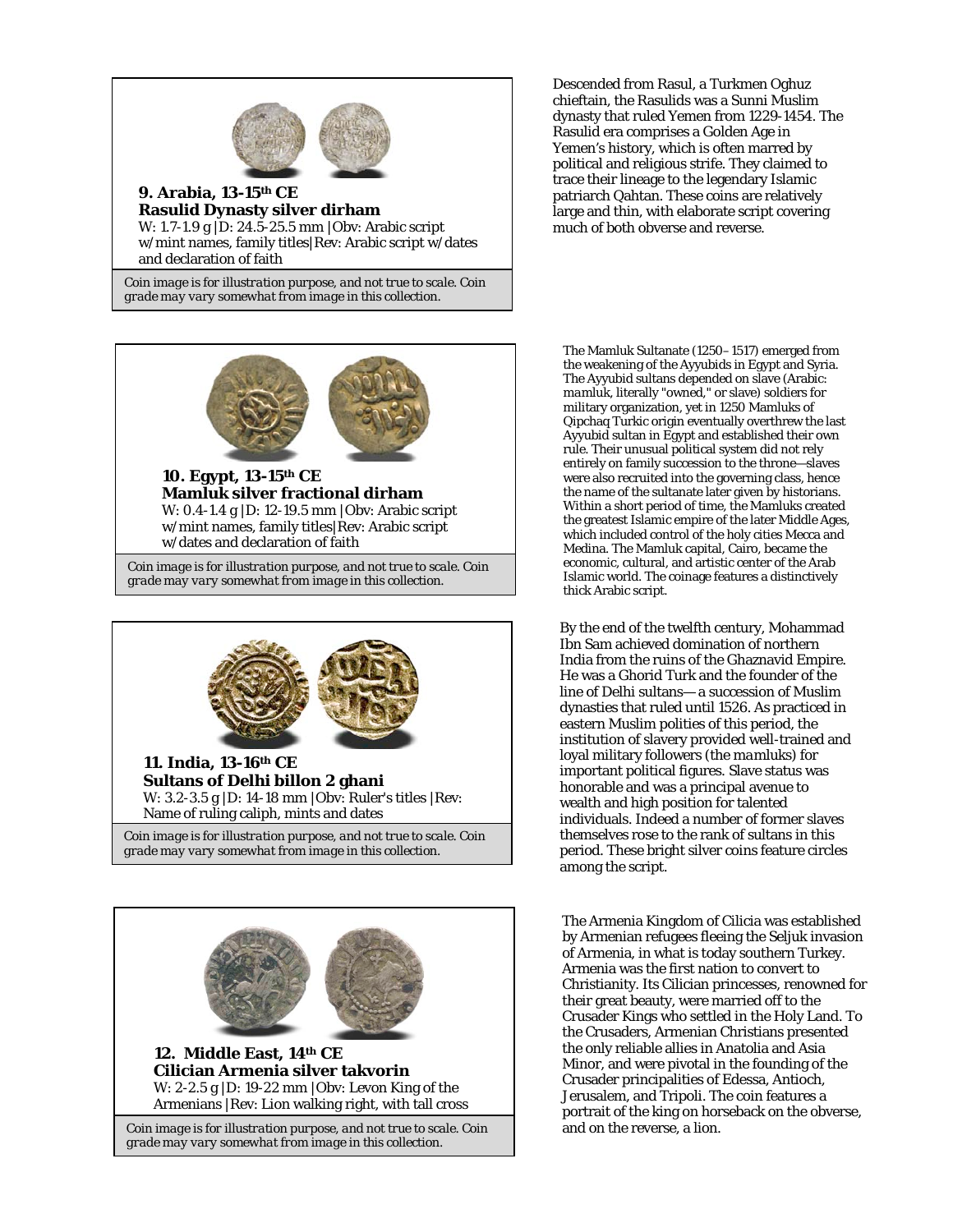

**Muzaffarid Kingdom silver dirham** W: 1.3-3.8 g |D: 16.5-22.5 mm | Obv: Arabic script w/mint names, family titles|Rev: Arabic script w/dates and declaration of faith

*Coin image is for illustration purpose, and not true to scale. Coin grade may vary somewhat from image in this collection.*



**14. Central Asia, 14-15th CE Timurid Dynasty silver dirham** W: 4.5-5.9 g|D: 22-25.5 mm | Obv: Arabic script w/mint names, family titles|Rev: Arabic script w/dates and declaration of faith

*Coin image is for illustration purpose, and not true to scale. Coin grade may vary somewhat from image in this collection.*





The Muzaffarids were a Sunni Arab family that rose to power in Iran following the breakup of the Mongol Dynasty—the Ilkhanate—in the 14th century. Allies of the Mongols, the Muzaffari administered much of today's central and southern Iran. Shah Mansur was the last monarch of the Muzaffarid dynasty, which was one of the last Mongol dynasties in Iran. He killed all his brothers to become the sole lord of the Muzaffarids in 1388, but was assassinated in 1392 by agents of Tamerlane. The coinage is extremely crude.

Tamerlane, the great Turko-Mongol conqueror, sought to restore the Mongol Empire of Genghis Khan. A devout Muslim who converted nearly all his associates to Islam during his lifetime, Tamerlane whom the Persians called Timur—became the most powerful rule in the Muslim world. His territories included all or parts of modern-day Syria, Turkey, Armenia, Azerbaijan, Georgia, Iran, Iraq, Afghanistan, Pakistan, Turkmenistan, Kazakhstan, Kyrgyzstan, Uzbekistan, and western India. The dynasty that bears his name lasted into the 15th century. The coins are noted for the elegance of their design and inscriptions.

During the reign of Matthias Corvinus (1458-1490), the patriarchal cross on the Hungarian denar was replaced by the coat of arms and the Madonna and Child motifs. They are the first coins of Hungary to portray these images, the combination of which would later become a signature type for that country. The change was perhaps a sign of piety, or a combination of faith and defiance of the Ottoman Turks. Known as "Maddonnenmunzen," to differentiate them from earlier medieval Hungarian "Shield Coins," the new design heralded the beginning of the Renaissance in Hungary.

Akbar the Great was the third and greatest ruler of the famed Mughal Dynasty. During his reign, he expanded the borders of the empire to include most of the Indian subcontinent. He was a savvy leader and adroit administrator, and his centralized government was effective in uniting disparate parts of the Empire. He attempted to transcend tribal loyalties and took pains to appeal to non-Muslims in the realm, with the goal to unite them by force of his personality. His reign lasted almost 50 years. The coins are thick and, unlike much of the coinage at the time, of relatively uniform roundness.